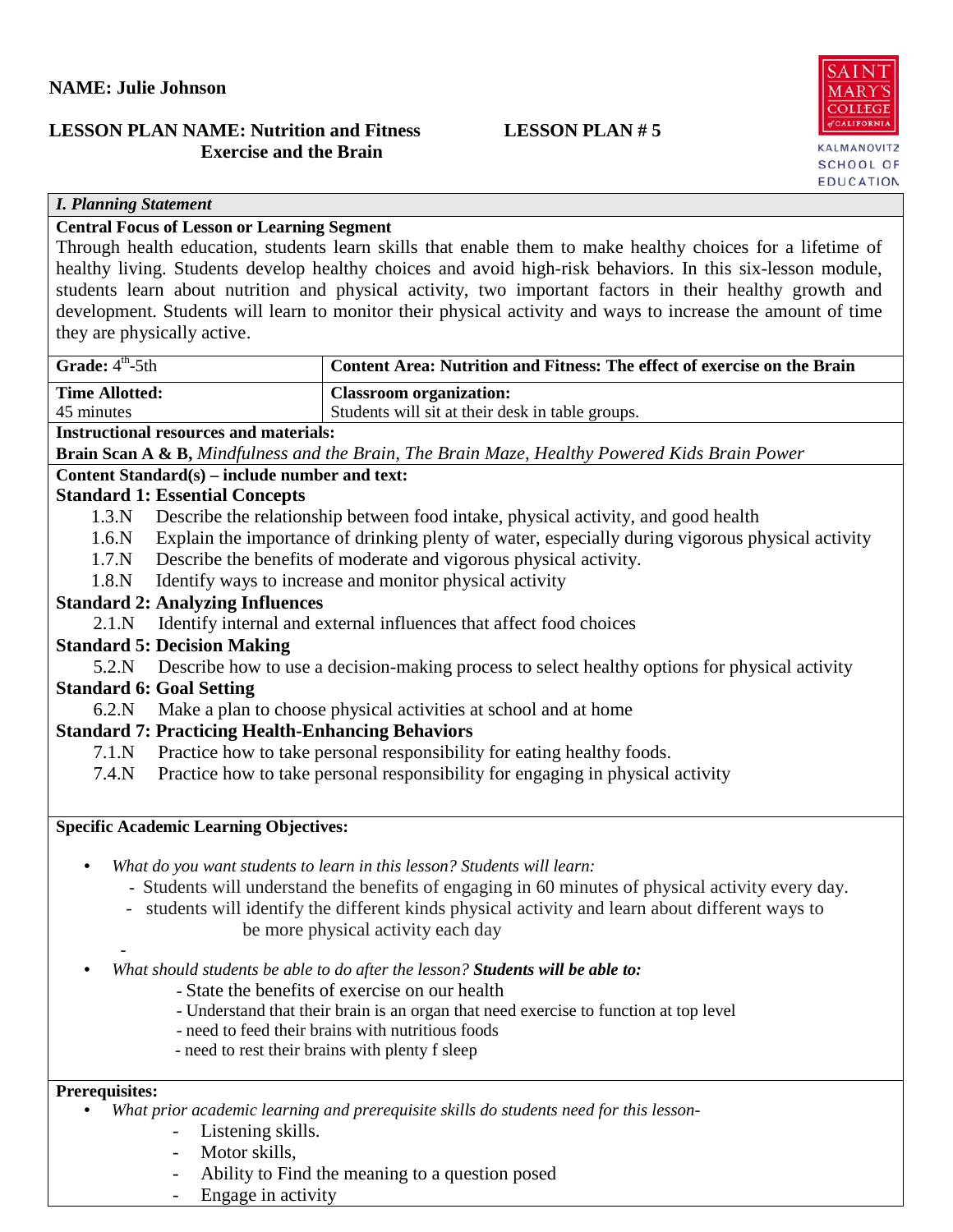- *How will you determine whether students have these?* When children have a good deal of experience and begin to form some ideas, they need to step back from their hands-on investigative work, review and reflect on what they have done, and bring together data/ideas and formulate patterns and relationships
- *How will you connect to students' assets, including everyday experiences, cultural and language backgrounds and practices, and interests?*

Developing an in-depth understanding of each learner can be accomplished by developing student learning profiles to capture five important dimensions of learning identity: *biological traits, cultural and societal factors, emotional and social influences, academic performance*, and *learning preferences*. Work to make each lesson meaningful to all students. Adopt a student-centered approach to instruction increase opportunities for student engagement, which then helps everyone more successfully achieve the course's learning objectives

**(If Applicable) Key ELD Standard(s):**

## **Academic Language:**

#### **Academic language demands:**

• *What academic language is used in the lesson? (language functions, vocabulary/symbols, syntax and discourse)* Listening along with student being able to evaluate, describe, and identify the information they will be learning. Another key language demand will be speaking out loud to a partner, table group, or entire class. Students will define vocabulary words and connect to the instructions. Students will need to describe what nutrition is and how they can make good nutritional choices.

### **Academic language supports:**

- *Identify the specific strategies/tasks/language supports used before and during the lesson to help all students meet the language demands.* 
	- Provide a brief overview of the content material being presented
	- Make available scaffolding and extension options to build on previous learning
	- Provide students with the definitions and model sentences for all vocabulary words
	- Stop and summarize Identify important concepts
	- Maintain eye contact to engage in active listening

#### **Accommodations (to ensure all students have access to the curriculum):**

- *Describe your instructional strategies and planned supports for:*
	- *individual and/or groups of students who are learning English*
		- -Direct/indirect modeling of English language structures and conventions with corrective feedback
		- -Decoding simple reading passages
		- -Daily language lessons in writing, spelling, and grammar that are connected to the related readings of the content curriculum, not taught as isolated and unrelated skills
		- -Giving students an amount of "wait time" to interpret information or to process questions related to content is encouraged before demanding a response.
	- *individual and/or groups of students who have special needs*
		- -Extended time to complete assessments will be provided for those students who need that time, or who are guaranteed that time according to I.E.P.s or 504 plans.
		- -Summarizing, paraphrasing, and notes will be provided for those students who struggle with reading comprehension and written expression, or those who are guaranteed those accommodations according to I.E.P.s or 504 plans.
		- -Proficiency of a specific skill/concept will be appropriate alternative assessments for those students whose multiple intelligences have large weaknesses in reading comprehension and written expression
		- -Use *negotiating of meaning* to provide ways to express needs, ideas, thoughts, and intentions

#### **Assessment:**

- *Describe your planned formal and informal assessments.*
	- *-* Informal assessment will be done as lesson begins. On Going INFORMAL ASSESSENT will take place with the list of questions teacher asks while activity is going on

There will be no formal assessment given for this lesson. Students will fill out *Boost your Brain Power*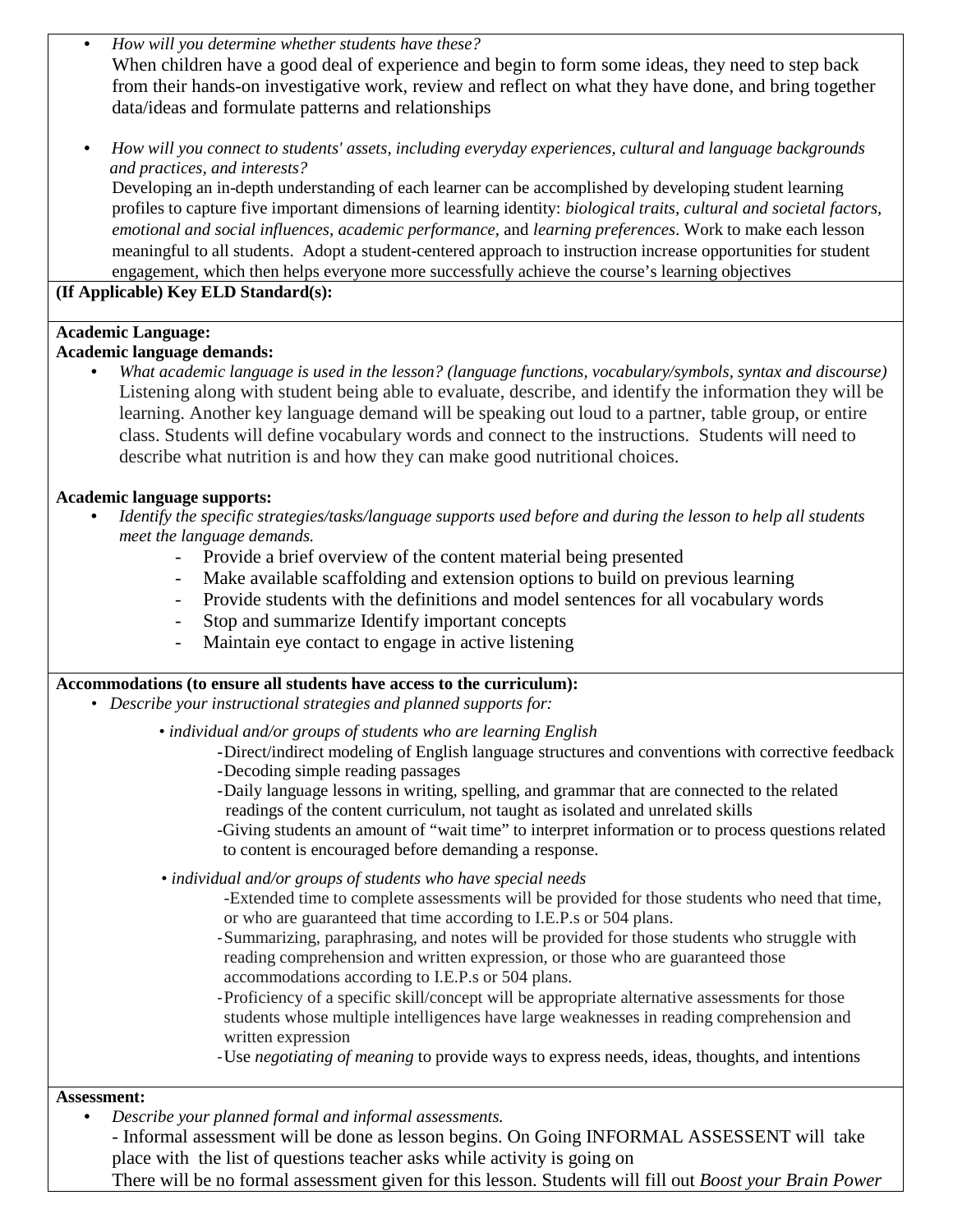| $\bullet$                 | How will your assessment(s) provide evidence of student learning?<br>Through shared activity and table discussions                                                                                                                                                                                                                                                                                                                                                                                                    |
|---------------------------|-----------------------------------------------------------------------------------------------------------------------------------------------------------------------------------------------------------------------------------------------------------------------------------------------------------------------------------------------------------------------------------------------------------------------------------------------------------------------------------------------------------------------|
| $\bullet$                 | Describe any adaptations of your assessments for:<br>• individual and/or groups of students who are learning English?<br>-Giving students an amount of "wait time" to interpret information or to process questions related<br>to content is encouraged before demanding a response.<br>• individual and/or groups of students who have special needs?<br>-Extended time to complete assessments will be provided for those students who need that time,<br>or who are guaranteed that time per I.E.P.s or 504 plans. |
|                           | <b>II. Instructional Sequence</b>                                                                                                                                                                                                                                                                                                                                                                                                                                                                                     |
| <b>Time</b><br>10<br>mins | Set or introduction:<br>How will you begin the lesson? How will you present a problem or question, engage and motivate learners,<br>connect to prior experience, activate prior knowledge and/or share learning outcomes?<br>Option 1) Show students the visual of the two brain scans. - * Handout/visual - Brain Scan Part A                                                                                                                                                                                        |
|                           | Ask students to guess what it is showing and what the colors tell us.                                                                                                                                                                                                                                                                                                                                                                                                                                                 |
|                           | Show visual of the two brain scans with header "Your Brain After Exercising"                                                                                                                                                                                                                                                                                                                                                                                                                                          |
|                           | - * Handout/visual Brain Scan Part B                                                                                                                                                                                                                                                                                                                                                                                                                                                                                  |
|                           | Share that red indicates the very active areas of the brain and blue indicates the least active areas of the                                                                                                                                                                                                                                                                                                                                                                                                          |
|                           | brain. Go over the Mindfulness and the Brain-How to Explain the brain to Children                                                                                                                                                                                                                                                                                                                                                                                                                                     |
|                           | Option 2) Ask: Did you know that you can exercise your brain?                                                                                                                                                                                                                                                                                                                                                                                                                                                         |
|                           | Have kids brainstorm what this means and how it's done.                                                                                                                                                                                                                                                                                                                                                                                                                                                               |
|                           | Discuss and explain that active kids learn better. Regular physical activity helps people (of all ages) to                                                                                                                                                                                                                                                                                                                                                                                                            |
|                           | learn, to improve memory, and to help improve focus and attention.                                                                                                                                                                                                                                                                                                                                                                                                                                                    |

Relate this to concepts learned in lesson 4 - Physical Activity.

Ask students if they have any experience with this/ have they ever noticed this in their own lives?

**25 Developing Content/Body of Lesson:** 

**mins** *What learning tasks and instructional strategies will you use in the main part of the lesson? How will the lesson unfold? What if students finish early or are not finished?*

Then have students participate in a **cool down** having them slowly walking in place, gentle stretching of arms up and down, slower breathing, then sitting.

− Invite STUDENTS to come up with ideas that can be done in place. Write down several. Try them for 1 minute.

Repeat the cool down time. 1 minute

**Experiential Brain Boosting Mindfulness Exercise #2 (slow physical movement followed by stillness and mindful attention and breath awareness) .**

**Introduce** the concept of mindfulness which means paying attention on purpose to what is happening right now with kindness and curiosity.

Mindful attention can be used when doing any daily activity from eating, brushing teeth, walking and more. Practicing it with an exercise is a way to remember to use it during the day before a test or a speech or when upset.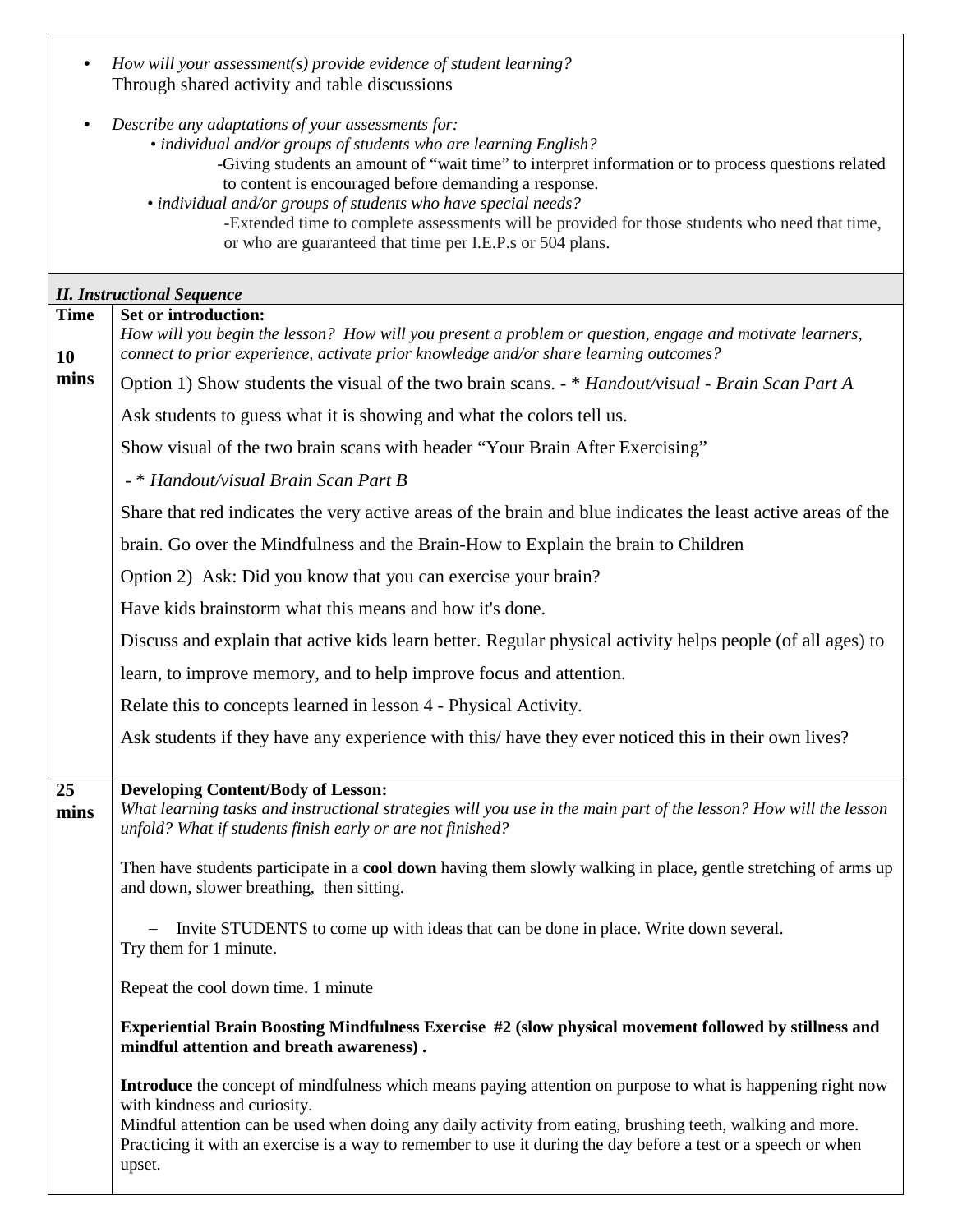|                                   | Show the VISUAL : Mindfulness and the brain how to explain it to children infographic<br>Expand and explain by using the infographic - ask for three volunteers to read one part each.                                                                                                                                       |
|-----------------------------------|------------------------------------------------------------------------------------------------------------------------------------------------------------------------------------------------------------------------------------------------------------------------------------------------------------------------------|
|                                   | Set up for the exercise. Explain that this exercise will be done silently with the goal of focusing<br>attention on one's self. This is a type of mindfulness exercise that can also help with focusing on school<br>work or any task at hand, as well as helping to feel calmer in a stressful situation.                   |
|                                   | Ask if any students have done this type of exercise before. If they want to briefly share, allow brief<br>sharing.                                                                                                                                                                                                           |
|                                   | Set up expectations- They will do this exercise for about 2 minutes in silence. There is no one right or<br>wrong way to feel during this exercise.                                                                                                                                                                          |
|                                   | Instruct students to sit comfortably with hands on their belly area.<br>Eyes are softened and lowered or closed if comfortable.                                                                                                                                                                                              |
|                                   | Take 3 long, deep, breaths in and out of the nose. Then allow the breath to be regular.<br>Notice their breath moving in and out.                                                                                                                                                                                            |
|                                   | Notice the belly rising on the inhale (imagine filling up like a balloon) and on the exhale, the "balloon<br>deflates".                                                                                                                                                                                                      |
|                                   | Guide them to pay attention to how they are feeling physically.<br>Feel where there body makes contact with the seat.                                                                                                                                                                                                        |
|                                   | Notice feet on the floor.<br>How does their heart feel; notice the heartbeat.                                                                                                                                                                                                                                                |
|                                   | Continue to notice their breath moving in and out.                                                                                                                                                                                                                                                                           |
|                                   | Notice their attention and what they are focusing on.                                                                                                                                                                                                                                                                        |
|                                   | Return to the breath moving in and out.<br>There is no one right or wrong way to feel during this exercise.                                                                                                                                                                                                                  |
|                                   | Optional: If you have a bell or chime, it could be used here. The Insight Timer app has a lovely chime<br>that is used for starting and ending meditations.                                                                                                                                                                  |
|                                   | Guide students to slowly open their eyes and to remain silent briefly.                                                                                                                                                                                                                                                       |
|                                   | Open up for discussion.                                                                                                                                                                                                                                                                                                      |
|                                   | Ask if anyone has any questions or if would like to share what they noticed about the different types of<br>exercises that they did. Ask if anyone felt uncomfortable with anything and if they would be willing to<br>share with the class noting that other student's might feel the same way and are hesitant to speak up |
|                                   | <b>Closure:</b><br>How will learners summarize or reflect on what they learned (for example, share work, share a strategy, share a<br>process, discuss what they learned, raise a new question)?<br><b>Reflection and integration time</b>                                                                                   |
|                                   | Offer two options- Reflecting individually or in small groups.                                                                                                                                                                                                                                                               |
|                                   | Ask students to reflect on what they learned and experienced by filling out the How to Boost Your Brain<br>Power sheet                                                                                                                                                                                                       |
| $\overline{\overline{5}}$<br>mins | <b>Monitoring and Informal Assessment:</b><br>Throughout the lesson, how will you determine what students are understanding? What kind of questions will<br>you ask? What will you be watching for? How will you keep students on task?                                                                                      |
|                                   | Ask for reflection and feedback.<br>Look for participation in coming up with ideas for brain boosting exercises.<br>Look for participation in the exercises.<br>To keep students on task use a timer challenge for coming up with quick exercise ideas and allow                                                             |